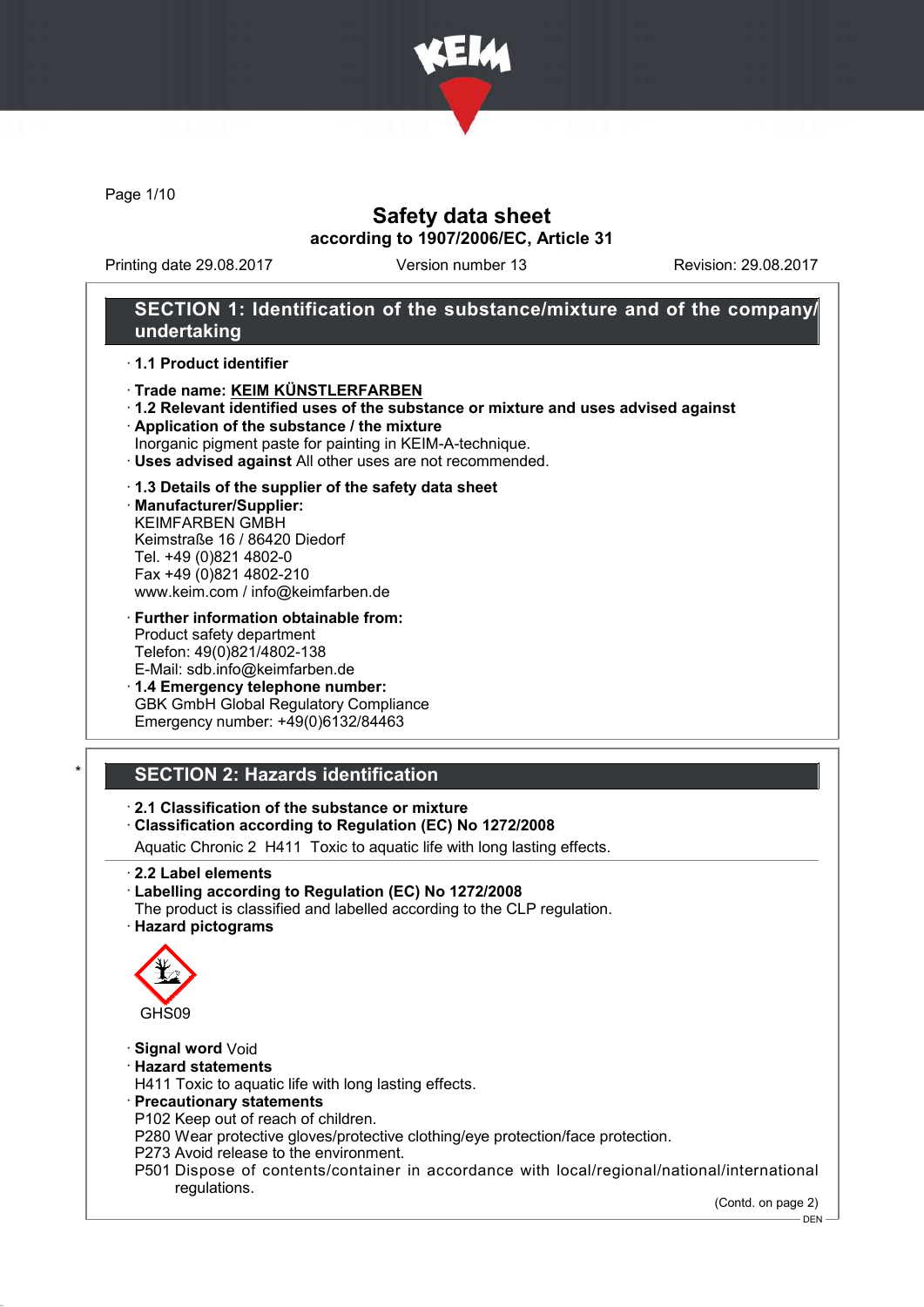

Page 2/10

## Safety data sheet according to 1907/2006/EC, Article 31

Printing date 29.08.2017 Version number 13 Revision: 29.08.2017

(Contd. of page 1)

10-25%

#### Trade name: KEIM KÜNSTLERFARBEN

- · 2.3 Other hazards
- · Results of PBT and vPvB assessment
- · PBT: Not applicable.
- · vPvB: Not applicable.

### SECTION 3: Composition/information on ingredients

· 3.2 Mixtures

· Description: Paint-paste from purely inorganic pigments, fillers and water.

· Dangerous components:

| CAS: 1314-13-2                                                                   |
|----------------------------------------------------------------------------------|
| EINECS: 215-222-5                                                                |
| Index number: 030-013-00-7                                                       |
| $D_{1}$ $\cdots$ $D_{4}$ $D_{4}$ $D_{5}$ $D_{6}$ $D_{7}$ $D_{8}$ $D_{9}$ $D_{1}$ |

zinc oxide Aquatic Acute 1, H400; Aquatic Chronic 1, H410

Reg.nr.: 01-2119463881-32-XXXX

· Additional information: For the wording of the listed hazard phrases refer to section 16.

## SECTION 4: First aid measures

· 4.1 Description of first aid measures

- · General information: When seeing the doctor we suggest to present this safety data sheet.
- · After inhalation: Supply fresh air; consult doctor in case of complaints.
- · After skin contact:

Immediately wash with water and soap and rinse thoroughly.

Do not use solvents or thinners.

If skin irritation continues, consult a doctor.

- · After eye contact: Rinse opened eye for several minutes under running water. Then consult a doctor.
- · After swallowing:

Rinse mouth and throat well with water.

Do not induce vomiting; call for medical help immediately.

- · 4.2 Most important symptoms and effects, both acute and delayed No further relevant information available.
- · 4.3 Indication of any immediate medical attention and special treatment needed

No further relevant information available.

## SECTION 5: Firefighting measures

- · 5.1 Extinguishing media
- · Suitable extinguishing agents:
- Product itself does not burn. Co-ordinate fire-fighting measures to the fire surroundings.
- · 5.2 Special hazards arising from the substance or mixture In case of fire, the following can be released:
- metal oxide

(Contd. on page 3)

DEN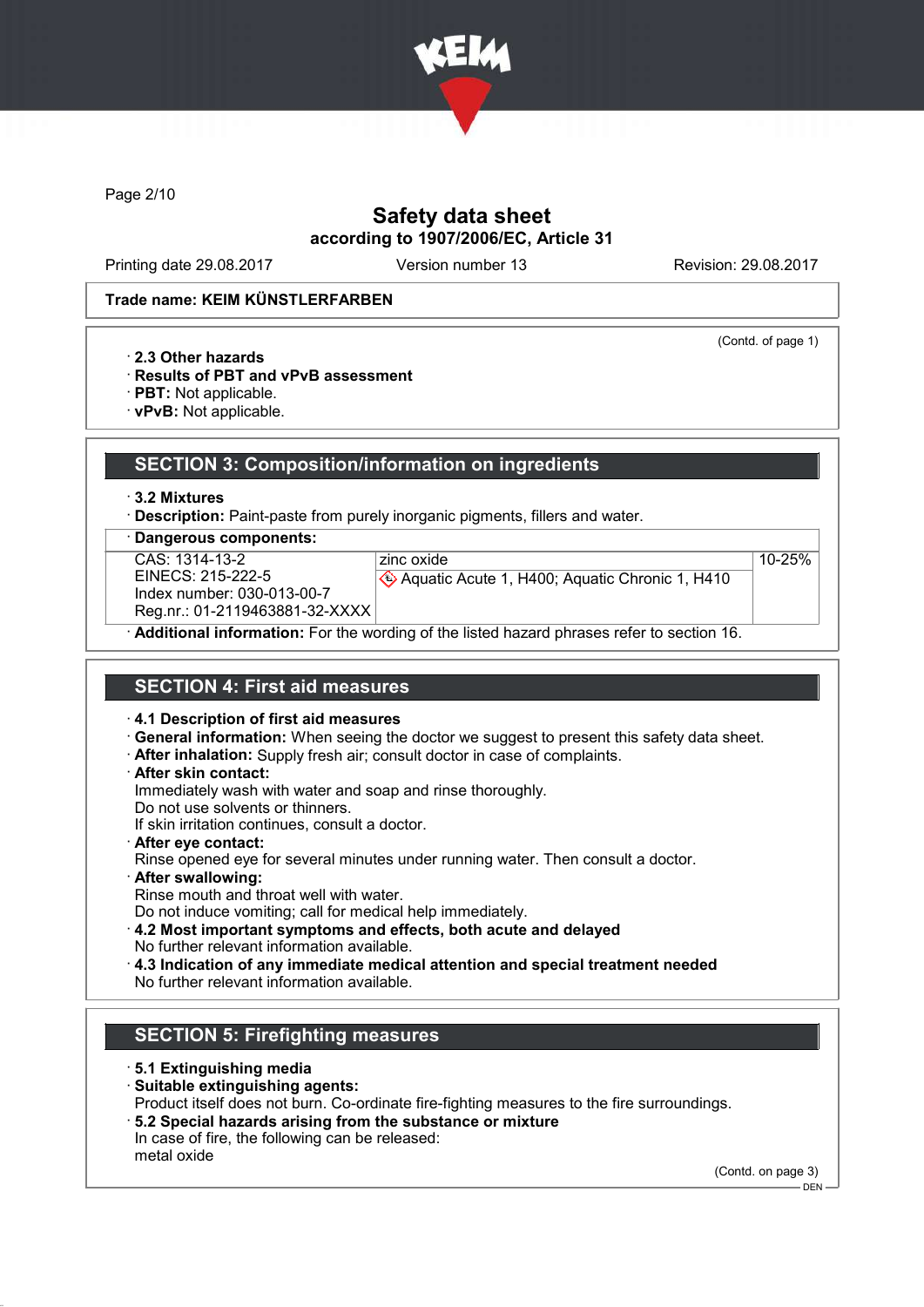

Page 3/10

## Safety data sheet according to 1907/2006/EC, Article 31

Printing date 29.08.2017 Version number 13 Revision: 29.08.2017

#### Trade name: KEIM KÜNSTLERFARBEN

(Contd. of page 2)

· 5.3 Advice for firefighters

· Protective equipment: Wear self-contained respiratory protective device.

· Additional information In case of fire do not breathe smoke, fumes and vapours.

### SECTION 6: Accidental release measures

- · 6.1 Personal precautions, protective equipment and emergency procedures Product forms slippery surface when combined with water. Avoid contact with skin and eyes. Ensure adequate ventilation
- · 6.2 Environmental precautions: Do not allow product to reach sewage system or any water course. Follow local governmental rules and regulations. · 6.3 Methods and material for containment and cleaning up:
- Pick up mechanically. Dispose of the material collected according to regulations. Clear contaminated areas thoroughly. Flush rests with sufficient amount of water.
- 6.4 Reference to other sections See Section 7 for information on safe handling. See Section 8 for information on personal protection equipment. See Section 13 for disposal information.

# SECTION 7: Handling and storage

· 7.1 Precautions for safe handling Keep receptacles tightly sealed. Avoid contact with skin and eyes. See item 8 for information about suitable protective equipment and technical precautions. Respect the protection rules. · Information about fire - and explosion protection: The product is not flammable. No special measures required. · 7.2 Conditions for safe storage, including any incompatibilities · Storage: · Requirements to be met by storerooms and receptacles: Keep in the original containers in a cool and dry place. Store only in unopened original receptacles. · Information about storage in one common storage facility: Not required. · Further information about storage conditions: Protect from frost. Protect from heat and direct sunlight. · Storage class: 12 (Contd. on page 4)

 $-$  DEN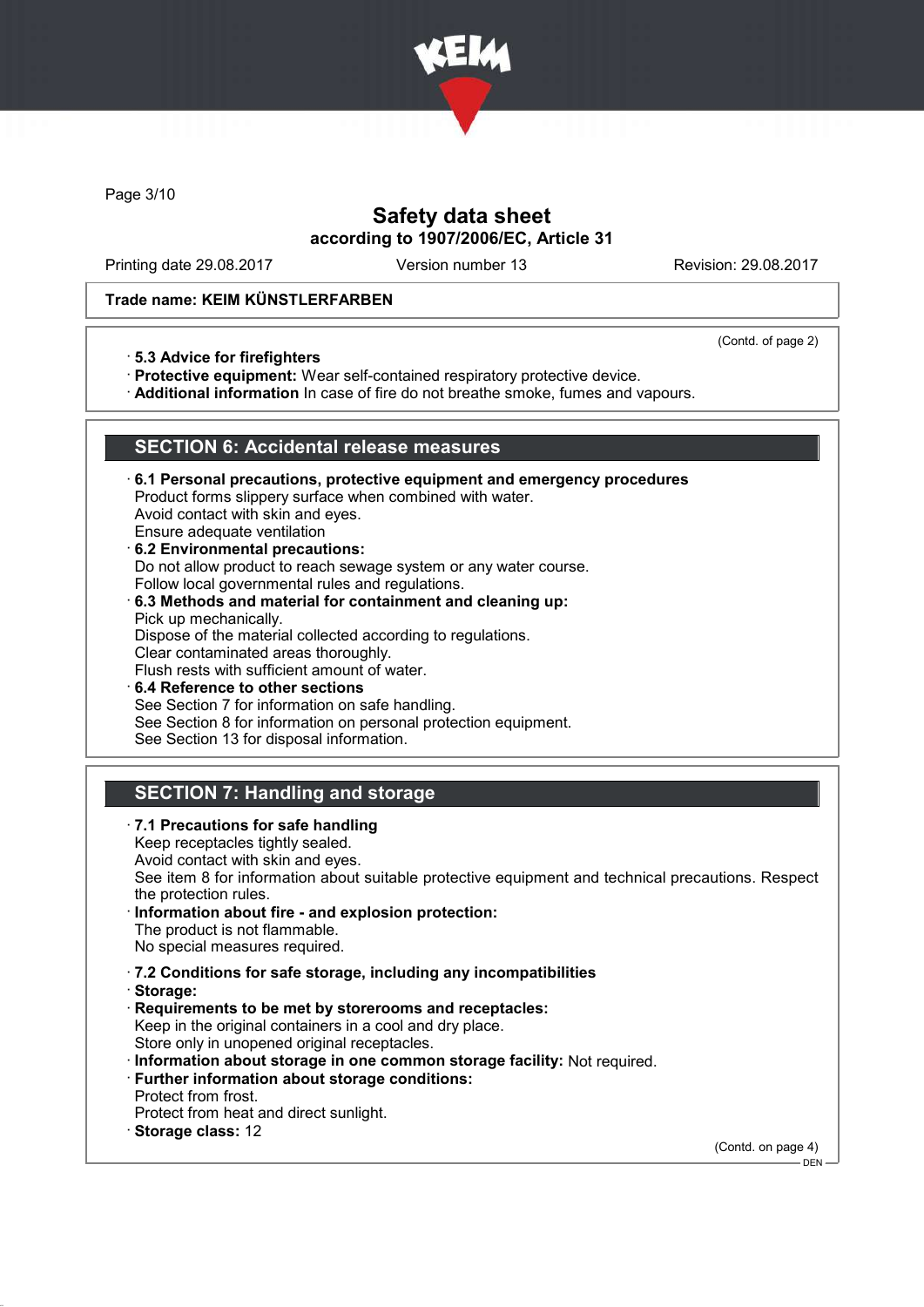

Page 4/10

## Safety data sheet according to 1907/2006/EC, Article 31

Printing date 29.08.2017 Version number 13 Revision: 29.08.2017

#### Trade name: KEIM KÜNSTLERFARBEN

#### · 7.3 Specific end use(s) No further relevant information available.

(Contd. of page 3)

## SECTION 8: Exposure controls/personal protection

#### · 8.1 Control parameters

· Ingredients with limit values that require monitoring at the workplace: The product does not contain any relevant quantities of materials with critical values that have to be monitored at the workplace.

### · DNELs

| 1314-13-2 zinc oxide |                                                                           |                                                                                 |  |
|----------------------|---------------------------------------------------------------------------|---------------------------------------------------------------------------------|--|
| Oral                 |                                                                           | Long-term - systemic effects, consumer 0.83 mg/kg/day (consumer) (50 mg Zn/day) |  |
| Dermal               | Long-term - systemic effects, worker                                      | 83 mg/kg bw/day (worker)                                                        |  |
|                      |                                                                           | Long-term - systemic effects, consumer 83 mg/kg/day (consumer) (5000 mg Zn/day) |  |
|                      | Inhalative   Long-term - systemic effects, worker                         | 5 mg/m <sup>3</sup> (worker)                                                    |  |
|                      | Long-term - systemic effects, consumer $2.5$ mg/m <sup>3</sup> (consumer) |                                                                                 |  |
|                      | Long-term - local effects, worker                                         | $0.5$ mg/m <sup>3</sup> (worker)                                                |  |
| $\cdot$ PNECs        |                                                                           |                                                                                 |  |
| 1314-13-2 zinc oxide |                                                                           |                                                                                 |  |
|                      | Aquatic compartment freebwater                                            | 0.0206 mall (freebwater)                                                        |  |

| Aquatic compartment - freshwater               | 0.0206 mg/l (freshwater)                  |
|------------------------------------------------|-------------------------------------------|
| Aquatic compartment - marine water             | 0.0061 mg/l (marine water)                |
| Aquatic compartment - sediment in freshwater   | 117.8 mg/kg sed dw (sediment fresh water) |
| Aquatic compartment - sediment in marine water | 56.5 mg/kg sed dw (sediment marine water) |
| Terrestrial compartment - soil                 | 35.6 mg/kg dw (soil)                      |
| Sewage treatment plant                         | 0.1 mg/l (sewage treatment plant)         |

· Additional information: The lists valid during the making were used as basis.

#### · 8.2 Exposure controls

- · Personal protective equipment:
- · General protective and hygienic measures:

Avoid contact with the eyes and skin.

Do not inhale aerosols.

Wash hands before breaks and at the end of work.

Immediately remove all soiled and contaminated clothing

- **Respiratory protection:** Not necessary if room is well-ventilated.
- · Protection of hands: Protective gloves
- · Material of gloves

suitable material e.g.:

Nitrile rubber, NBR

Recommended thickness of the material:  $> 0.4$  mm

The selection of the suitable gloves does not only depend on the material, but also on further marks of quality and varies from manufacturer to manufacturer. As the product is a preparation of several substances, the resistance of the glove material can not be calculated in advance and has therefore to be checked prior to the application.

(Contd. on page 5)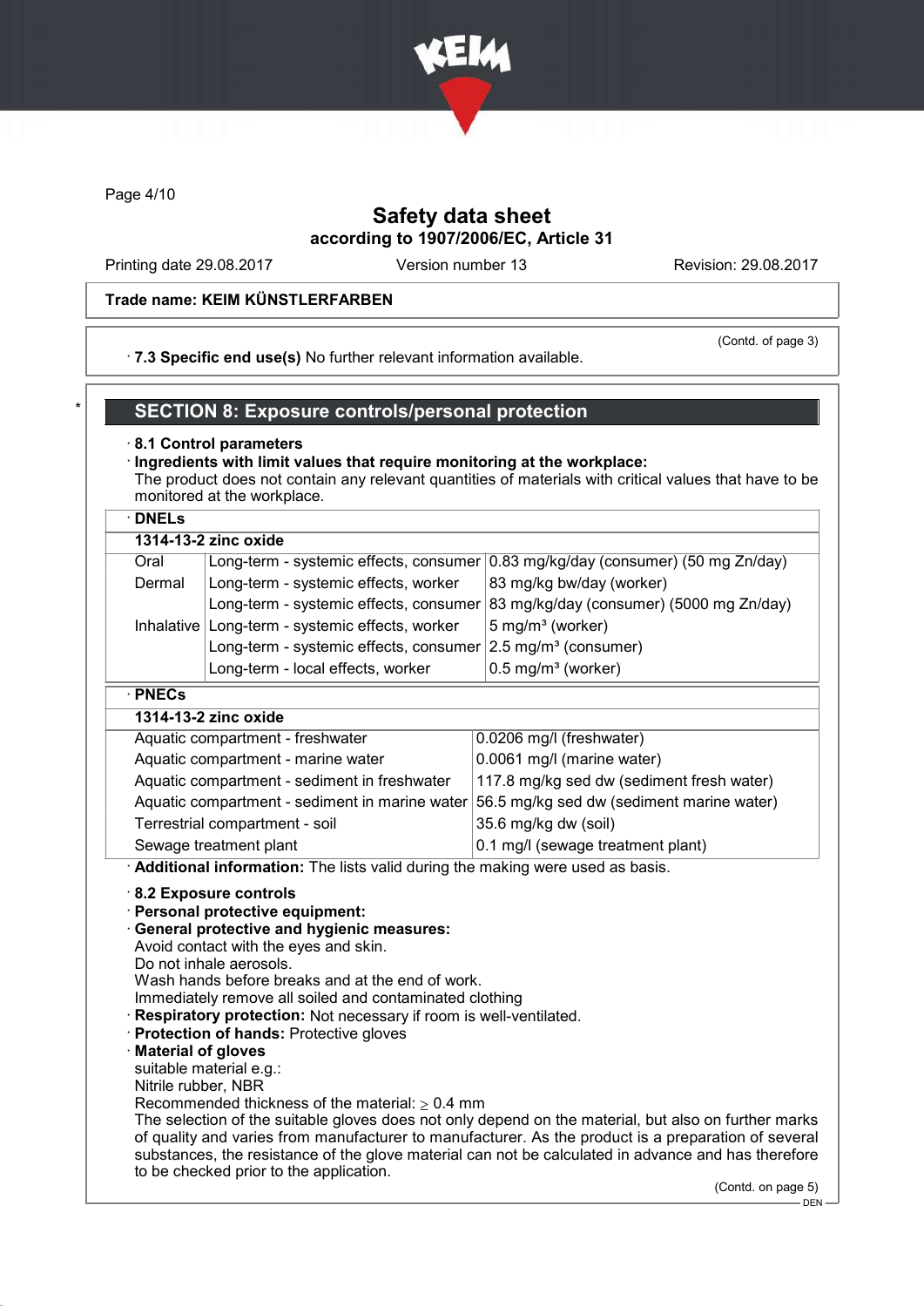

Page 5/10

## Safety data sheet according to 1907/2006/EC, Article 31

Printing date 29.08.2017 Version number 13 Revision: 29.08.2017

(Contd. of page 4)

### Trade name: KEIM KÜNSTLERFARBEN

#### · Penetration time of glove material

The determined penetration times according to EN 374 part III are not performed under practical conditions. Therefore a maximum wearing time, which corresponds to 50% of the penetration time, is recommended.

The exact break trough time has to be found out by the manufacturer of the protective gloves and has to be observed.

· Eye protection: Goggles recommended during refilling

· Body protection: Protective work clothing

· Limitation and supervision of exposure into the environment See Section 12 and 6.2

## **SECTION 9: Physical and chemical properties**

| 9.1 Information on basic physical and chemical properties |                                                            |
|-----------------------------------------------------------|------------------------------------------------------------|
| <b>General Information</b>                                |                                                            |
| · Appearance:<br>Form:                                    |                                                            |
| Colour:                                                   | Pasty                                                      |
| Odour:                                                    | Different, according to colouring.<br>Weak, characteristic |
| Odour threshold:                                          | Not determined.                                            |
|                                                           | $~1$ ~7*                                                   |
| · pH-value at 20°C:                                       |                                                            |
| Change in condition                                       |                                                            |
| <b>Melting point/freezing point:</b>                      | Undetermined.                                              |
| Initial boiling point and boiling range: Undetermined.    |                                                            |
| · Flash point:                                            | Not applicable.                                            |
| · Flammability (solid, gas):                              | Not applicable.                                            |
| · Ignition temperature:                                   | Not determined.                                            |
| · Decomposition temperature:                              | Not determined.                                            |
| · Auto-ignition temperature:                              | Product is not selfigniting.                               |
| <b>Explosive properties:</b>                              | Product does not present an explosion hazard.              |
| <b>Explosion limits:</b>                                  |                                                            |
| Lower:                                                    | Not applicable.                                            |
| Upper:                                                    | Not applicable.                                            |
| · Vapour pressure:                                        | Not determined.                                            |
| Density at 20°C:                                          | $1.3 - 1.5$ * g/cm <sup>3</sup>                            |
| <b>Relative density</b>                                   | Not determined.                                            |
| · Vapour density                                          | Not applicable.                                            |
| <b>Evaporation rate</b>                                   | Not applicable.                                            |
| · Solubility in / Miscibility with                        |                                                            |
| water:                                                    | miscible                                                   |
|                                                           | (Contd. on page 6)                                         |
|                                                           | DEN-                                                       |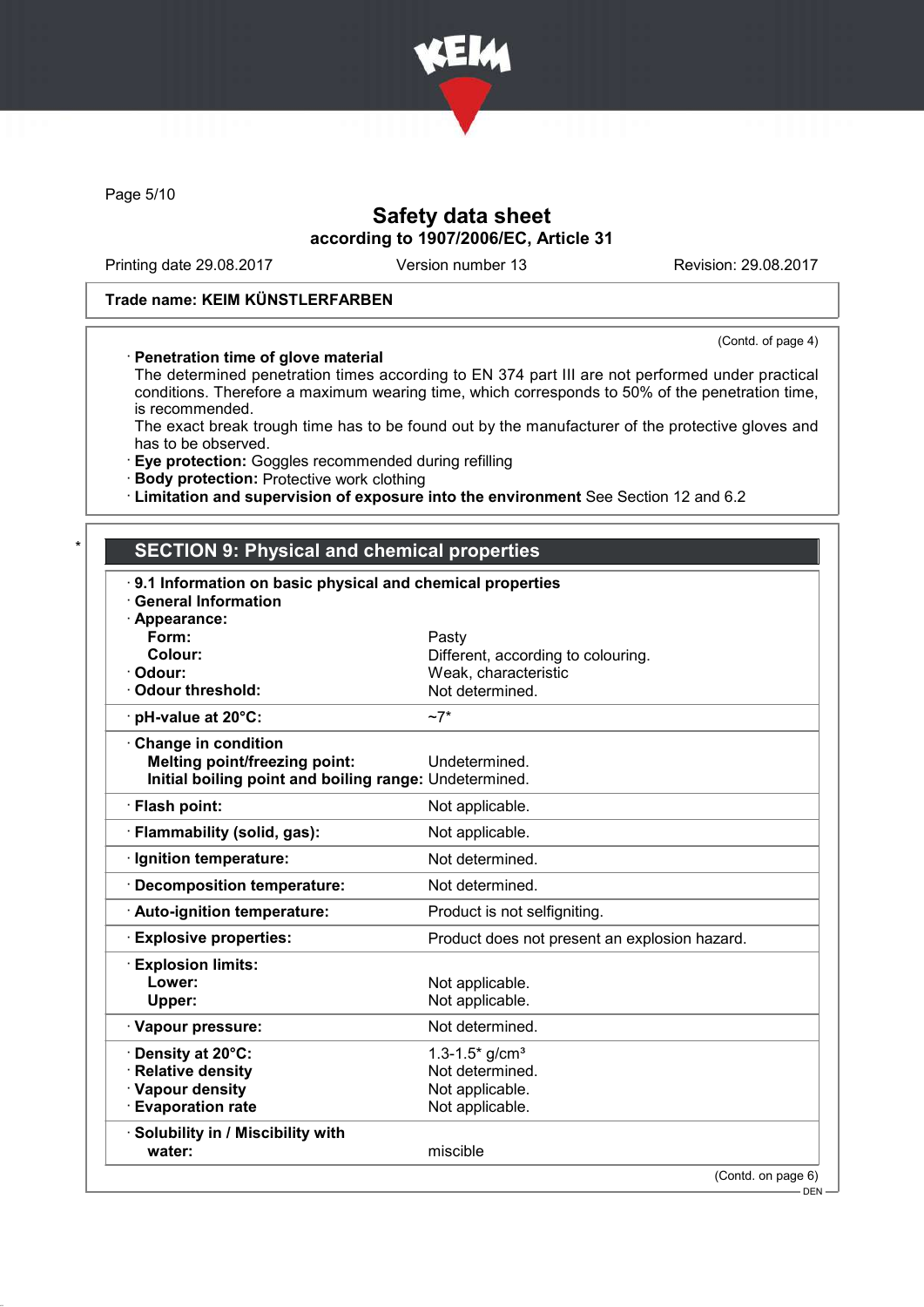

Page 6/10

# Safety data sheet according to 1907/2006/EC, Article 31

Printing date 29.08.2017 Version number 13 Revision: 29.08.2017

(Contd. of page 5)

#### Trade name: KEIM KÜNSTLERFARBEN

· Partition coefficient: n-octanol/water: Not applicable.

· Viscosity:

Dynamic: Not determined. Kinematic: Not determined.<br>B. 2 Other information **Accord 1998** The values are \* The values are for freshly produced material and may change with the time.

## SECTION 10: Stability and reactivity

- · 10.1 Reactivity No further relevant information available.
- · 10.2 Chemical stability Stable under normal conditions of storage and use.
- · Thermal decomposition / conditions to be avoided:
- No decomposition if used according to specifications.
- · 10.3 Possibility of hazardous reactions No dangerous reactions known.
- · 10.4 Conditions to avoid No further relevant information available.
- · 10.5 Incompatible materials: No further relevant information available.
- · 10.6 Hazardous decomposition products:

No hazardous decomposition products if stored and handled as prescribed.

# **SECTION 11: Toxicological information**

#### · 11.1 Information on toxicological effects

· Acute toxicity Based on available data, the classification criteria are not met.

## · LD/LC50 values relevant for classification:

#### 1314-13-2 zinc oxide

| Oral | LD50 | >5,000 mg/kg (rat)                       |
|------|------|------------------------------------------|
|      |      | Inhalative $ LC50/4 h  > 5.7 mg/l$ (rat) |

### · Primary irritant effect:

- · Skin corrosion/irritation not primarily irritating on the skin
- · Serious eye damage/irritation In case of longer exposure, slightly irritating effect is possible.
- · during inhalation: Irritant effect possible.
- · during swallowing: Irritant effect possible
- · Respiratory or skin sensitisation Based on available data, the classification criteria are not met.
- · Other information (about experimental toxicology):
- Experimental analysis are not available.
- The product was not tested. The statements on toxicology have been derived from the properties of the individual components.
- · CMR effects (carcinogenity, mutagenicity and toxicity for reproduction) not applicable
- · Germ cell mutagenicity Based on available data, the classification criteria are not met.
- · Carcinogenicity Based on available data, the classification criteria are not met.
- · Reproductive toxicity Based on available data, the classification criteria are not met.
- · STOT-single exposure Based on available data, the classification criteria are not met.
- · STOT-repeated exposure Based on available data, the classification criteria are not met.

(Contd. on page 7)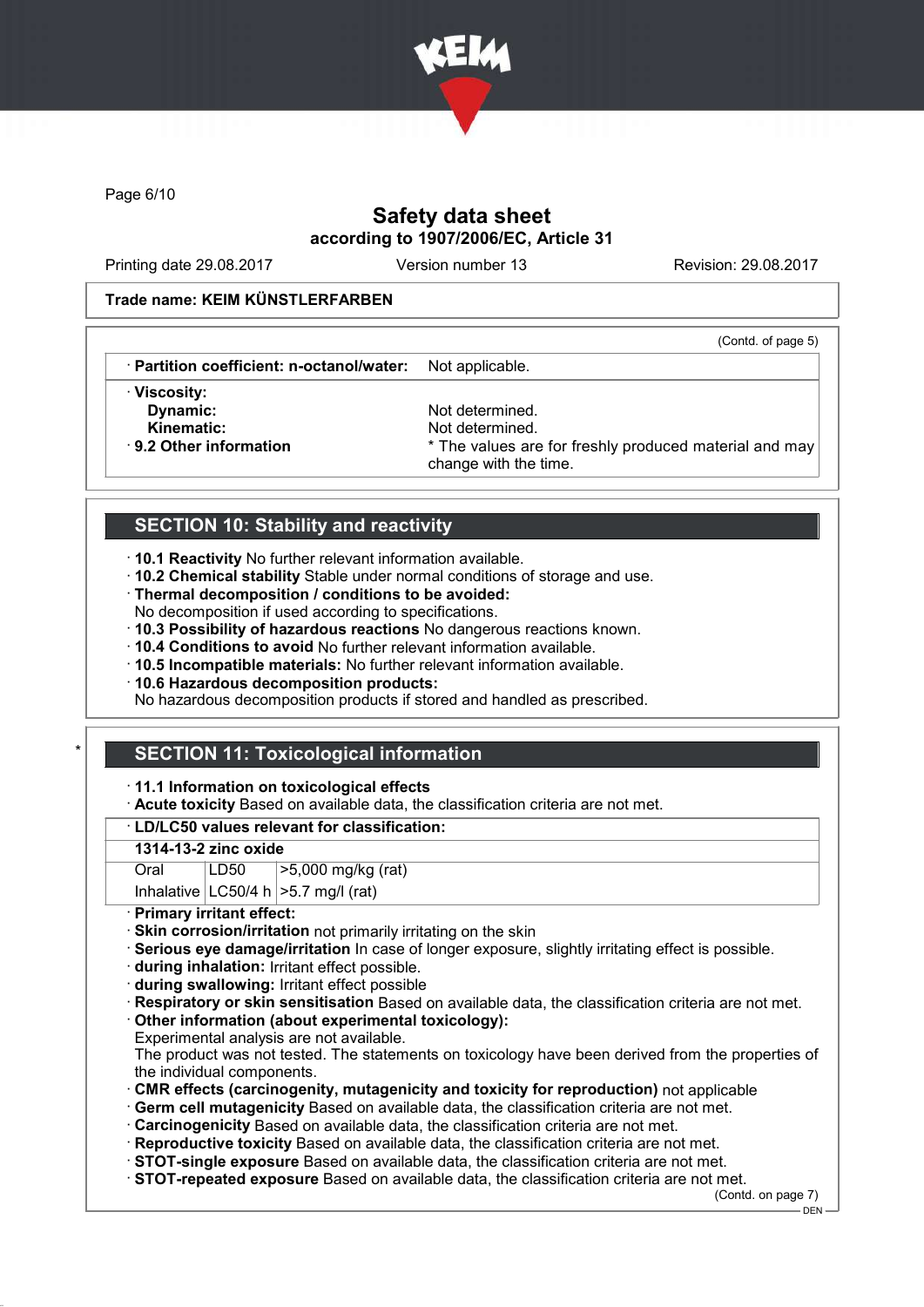

Page 7/10

## Safety data sheet according to 1907/2006/EC, Article 31

Printing date 29.08.2017 Version number 13 Revision: 29.08.2017

#### Trade name: KEIM KÜNSTLERFARBEN

· Aspiration hazard Based on available data, the classification criteria are not met.

(Contd. of page 6)

# **SECTION 12: Ecological information**

- · 12.1 Toxicity
- · Aquatic toxicity:
- Toxic to aquatic organisms.

May cause long-term adverse effects in the aquatic environment.

#### 1314-13-2 zinc oxide

EC 50/48h 0.67 mg/l (daphnia)

ErC50/72h  $|0.21 \text{ mg/l}$  (algae) (pH >7 - 8,5; Zn (ZnO))

· 12.2 Persistence and degradability No further relevant information available.

- · 12.3 Bioaccumulative potential No further relevant information available.
- · 12.4 Mobility in soil No further relevant information available.
- · Additional ecological information:

#### · AOX-indication:

Due to the substance of content which do not include organic jointed halogens, the product can not take influence on the AOX-load of the waste water.

- · According to the formulation contains the following heavy metals and compounds from the EU guideline NO. 2006/11/EC:
- The product contains ZnO.
- General notes:

The product contains materials that are harmful to the environment.

Toxic for aquatic organisms

Do not allow product to reach ground water, water course or sewage system.

Water hazard class 2 (German Regulation) (Self-assessment): hazardous for water

#### · 12.5 Results of PBT and vPvB assessment

- · PBT: Not applicable.
- · vPvB: Not applicable.
- · 12.6 Other adverse effects No further relevant information available.

## SECTION 13: Disposal considerations

#### · 13.1 Waste treatment methods

· Recommendation

Must not be disposed with household garbage. Do not allow product to reach sewage system. Disposal must be made according to official regulations.

#### · European waste catalogue

08 01 11\* waste paint and varnish containing organic solvents or other hazardous substances

#### · Uncleaned packaging:

· Recommendation: Disposal must be made according to official regulations.

(Contd. on page 8) DEN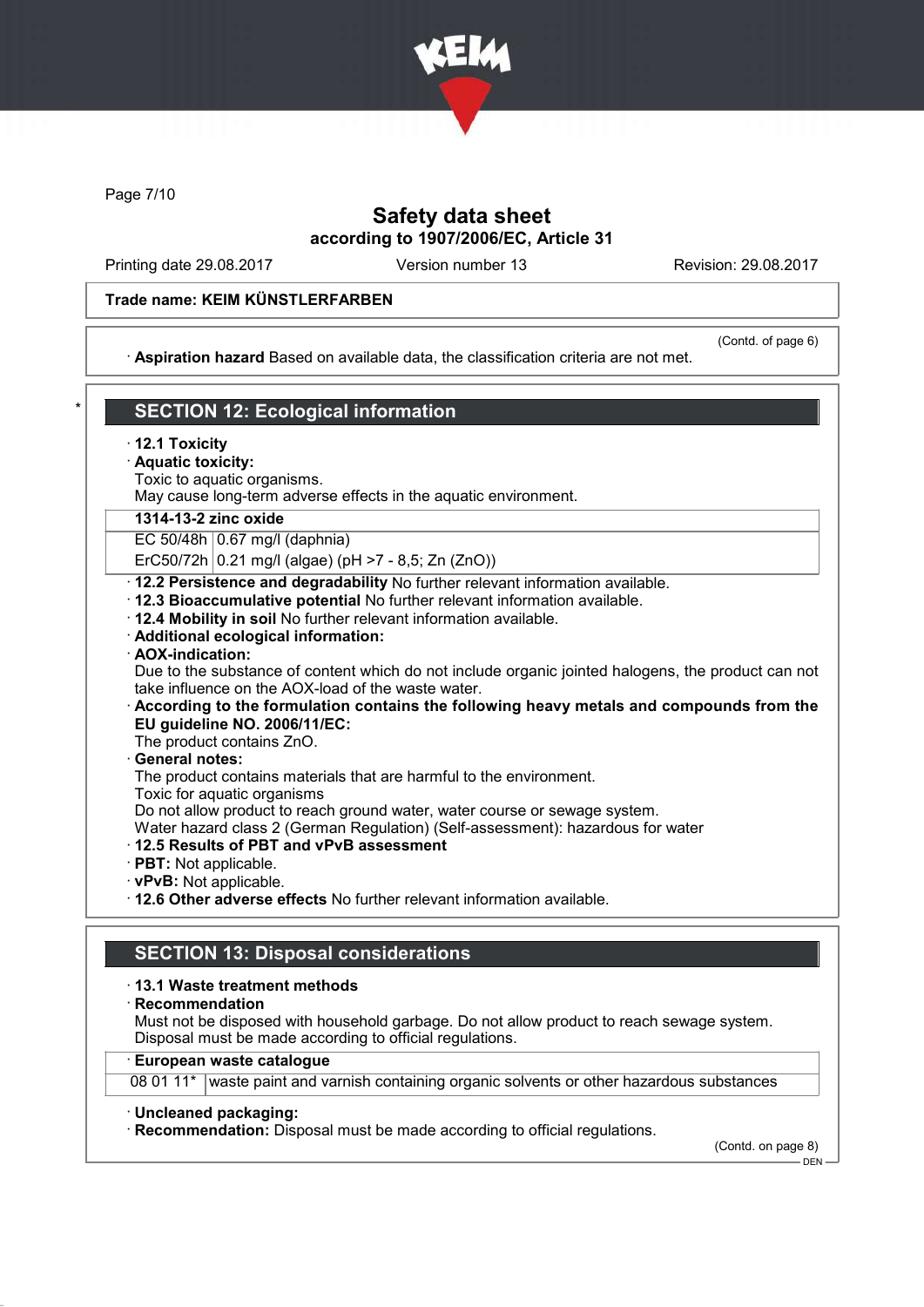

Page 8/10

# Safety data sheet according to 1907/2006/EC, Article 31

Printing date 29.08.2017 Version number 13 Revision: 29.08.2017

Trade name: KEIM KÜNSTLERFARBEN

(Contd. of page 7)

· Recommended cleansing agents: Water, if necessary with cleansing agents.

| <b>SECTION 14: Transport information</b>      |                                                                                                                |
|-----------------------------------------------|----------------------------------------------------------------------------------------------------------------|
| $\cdot$ 14.1 UN-Number<br>· ADR, IMDG, IATA   | <b>UN3082</b>                                                                                                  |
| 14.2 UN proper shipping name<br>$\cdot$ ADR   | 3082 ENVIRONMENTALLY HAZARDOUS                                                                                 |
| ·IMDG                                         | SUBSTANCE, LIQUID, N.O.S. (ZINC OXIDE)<br>ENVIRONMENTALLY HAZARDOUS<br>SUBSTANCE, LIQUID, N.O.S. (ZINC OXIDE), |
| $\cdot$ IATA                                  | <b>MARINE POLLUTANT</b><br>ENVIRONMENTALLY HAZARDOUS<br>SUBSTANCE, LIQUID, N.O.S. (ZINC OXIDE)                 |
| 14.3 Transport hazard class(es)               |                                                                                                                |
| · ADR, IMDG, IATA                             |                                                                                                                |
|                                               |                                                                                                                |
| · Class<br>· Label                            | 9 Miscellaneous dangerous substances and<br>articles.<br>9                                                     |
| 14.4 Packing group                            |                                                                                                                |
| · ADR, IMDG, IATA                             | III                                                                                                            |
| ⋅14.5 Environmental hazards:                  | Product contains environmentally hazardous                                                                     |
| · Marine pollutant:                           | substances: ZINC OXIDE<br>Symbol (fish and tree)                                                               |
| <b>Special marking (ADR):</b>                 | Symbol (fish and tree)                                                                                         |
| · Special marking (IATA):                     | Symbol (fish and tree)                                                                                         |
| 14.6 Special precautions for user             | Warning: Miscellaneous dangerous substances<br>and articles.                                                   |
| · Danger code (Kemler):<br><b>EMS Number:</b> | 90                                                                                                             |
| · Stowage Category                            | $F-A, S-F$<br>A                                                                                                |
| 14.7 Transport in bulk according to Annex II  |                                                                                                                |
| of Marpol and the IBC Code                    | Not applicable.                                                                                                |
| Transport/Additional information:             |                                                                                                                |
| $\cdot$ ADR                                   |                                                                                                                |
| · Limited quantities (LQ)                     | 5L                                                                                                             |
| <b>Excepted quantities (EQ)</b>               | Code: E1<br>Maximum net quantity per inner packaging: 30 ml                                                    |
|                                               | (Contd. on page 9)                                                                                             |
|                                               | DEN-                                                                                                           |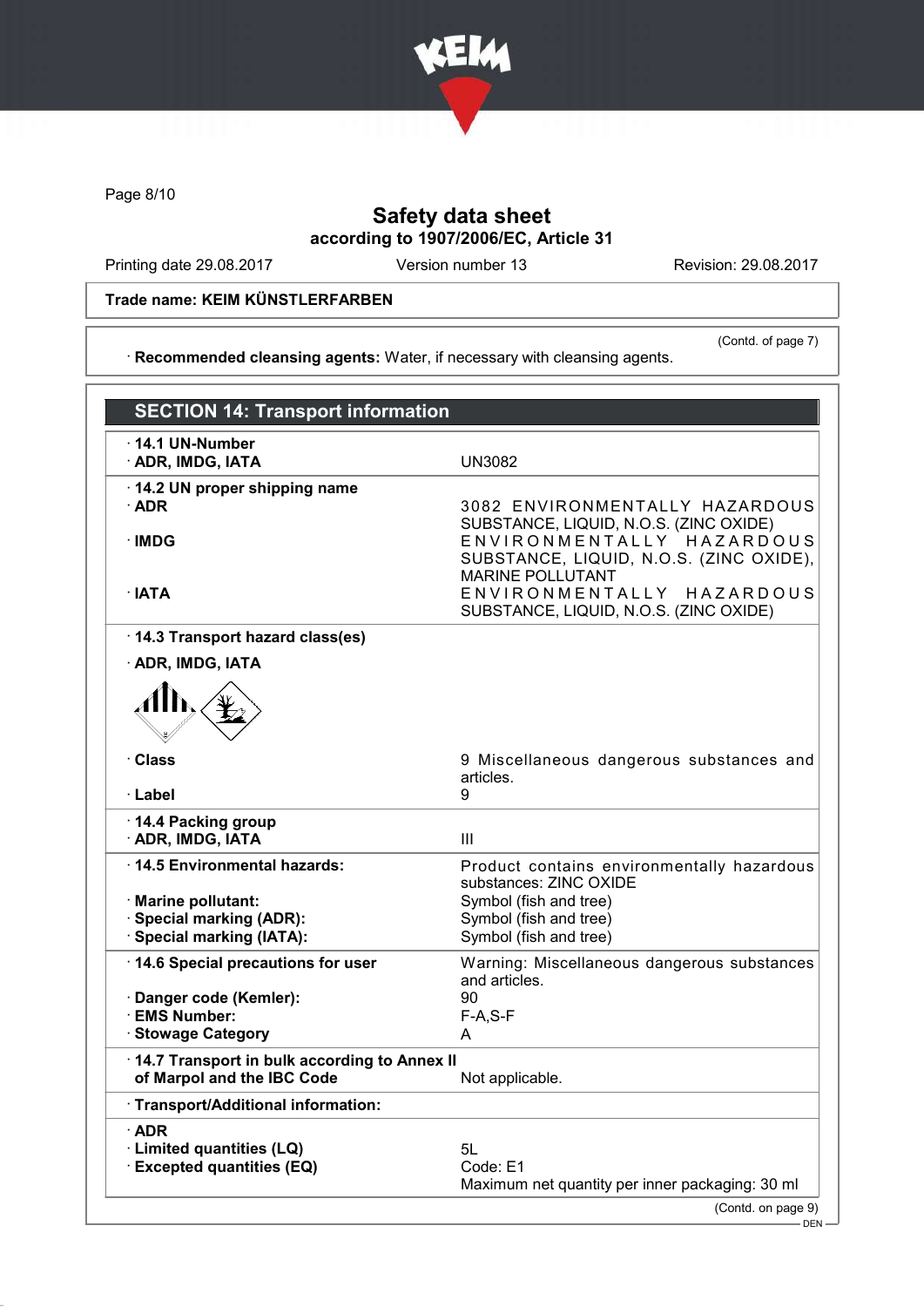

Page 9/10

# Safety data sheet according to 1907/2006/EC, Article 31

Printing date 29.08.2017 Version number 13 Revision: 29.08.2017

#### Trade name: KEIM KÜNSTLERFARBEN

|                                 | (Contd. of page 8)                                                                  |
|---------------------------------|-------------------------------------------------------------------------------------|
|                                 | Maximum net quantity per outer packaging: 1000<br>ml                                |
| $\cdot$ Transport category      |                                                                                     |
| · Tunnel restriction code       | E                                                                                   |
| ∙IMDG                           |                                                                                     |
| $\cdot$ Limited quantities (LQ) | 5L                                                                                  |
| <b>Excepted quantities (EQ)</b> | Code: E1                                                                            |
|                                 | Maximum net quantity per inner packaging: 30 ml                                     |
|                                 | Maximum net quantity per outer packaging: 1000<br>ml                                |
| · UN "Model Regulation":        | UN 3082 ENVIRONMENTALLY HAZARDOUS<br>SUBSTANCE, LIQUID, N.O.S. (ZINC OXIDE), 9, III |

## **SECTION 15: Requiatory information**

- · 15.1 Safety, health and environmental regulations/legislation specific for the substance or mixture
- · Labelling according to Regulation (EC) No 1272/2008
- For information on labelling please refer to section 2 of this document.
- · Directive 2012/18/EU
- · Named dangerous substances ANNEX I None of the ingredients is listed.
- · Seveso category E2 Hazardous to the Aquatic Environment
- · Qualifying quantity (tonnes) for the application of lower-tier requirements 200 t
- · Qualifying quantity (tonnes) for the application of upper-tier requirements 500 t
- · National regulations:
- · Waterhazard class: Water hazard class 2 (Self-assessment): hazardous for water.
- · Other regulations, limitations and prohibitive regulations
- · Substances of very high concern (SVHC) according to REACH, Article 57 not applicable · Product-Code/Giscode: BSW50
- · 15.2 Chemical safety assessment: A Chemical Safety Assessment has not been carried out.

## **SECTION 16: Other information**

This information is based on our present knowledge. However, this shall not constitute a guarantee for any specific product features and shall not establish a legally valid contractual relationship.

#### · Relevant phrases

H400 Very toxic to aquatic life.

H410 Very toxic to aquatic life with long lasting effects.

· Department issuing SDS: KEIMFARBEN Germany, Product safety department

· Abbreviations and acronyms: ADR: Accord européen sur le transport des marchandises dangereuses par Route (European Agreement concerning the International Carriage of Dangerous Goods by Road) IMDG: International Maritime Code for Dangerous Goods

(Contd. on page 10)

DEN